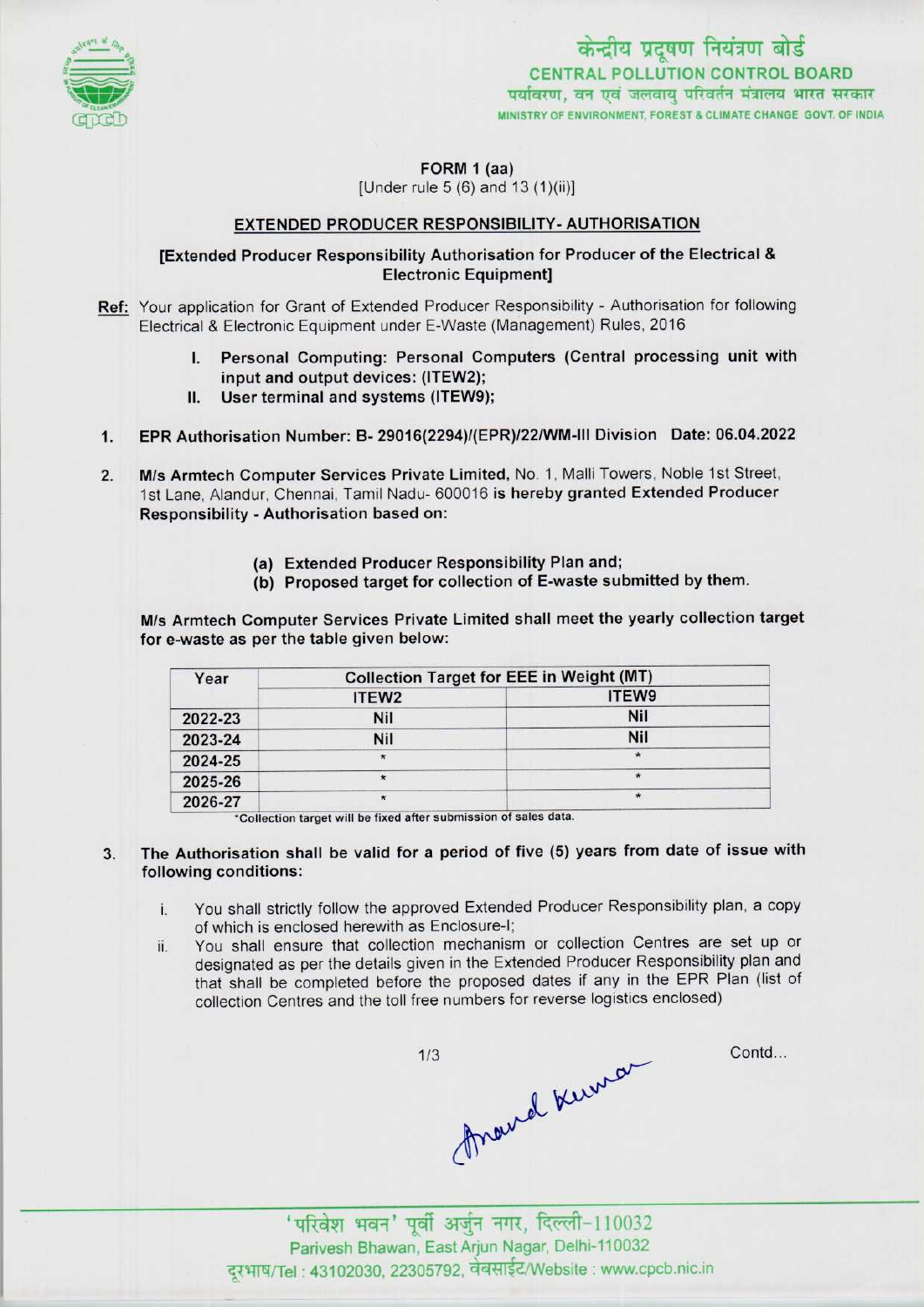

#### From pre page.....

- iii. You shall ensure that all the collected e-waste is channelized to your PRO M/s Hindustan E-waste Management Pvt. Ltd., Basement 8, Central Road, Bhogal, Jangpura, New Delhi - 110014 and record shall be maintained at dismantler/recycler and at your end.;
- iv. You shall maintain records, in Form-2 of these Rules, of e-waste and make such records available for scrutiny by Central Pollution Control Board;
- v. You shall file annual returns in Form-3 to the Central Pollution Control Board on or before 30th day of June following the financial year to which that returns relates.

## vi. General Terms & Conditions of the Authorisation:

- a.The authorisation shall comply with provisions of the Environment (Protection) Act, 1986 and the E-waste (Management) Rules,2016 made there under;
- b.The authorisation or its renewal shall be produced for inspection at the request of an officer authorised by the Central Pollution Control Board;
- c.Any change in the approved Extended Producer Responsibility plan should be informed to Central Pollution Control Board within 15 days on which decision shall be communicated by Central Pollution Control Board within sixty days;
- d. It is the duty of the authorised person to take prior permission of the Central Pollution Control Board to close down any collection centre/points or any other facility which are part of the EPR plan;
- e.An application for the renewal of authorisation shall be made as laid down in subrule (vi) of rule of 13(1) the E-Waste (Management) Rules, 2016;
- f. The Board reserves right to cancel/amend/revoke the authorisation at any time as per the policy of the Board or Government.

## vii. Additional Conditions: -

- a)That the applicant will submit annual sales data along with annual returns;
- b)That the applicant has to ensure that the addresses of collection points provided by them in their EPR Plan are correct and traceable and the collection points/centres are functional;
- c) That the applicant will submit revised application for grant of EPR Authorisation in case of applicant adding/changing PRO or changing its EPR Plan;

 $2/3$ mand Kuma

Contd...